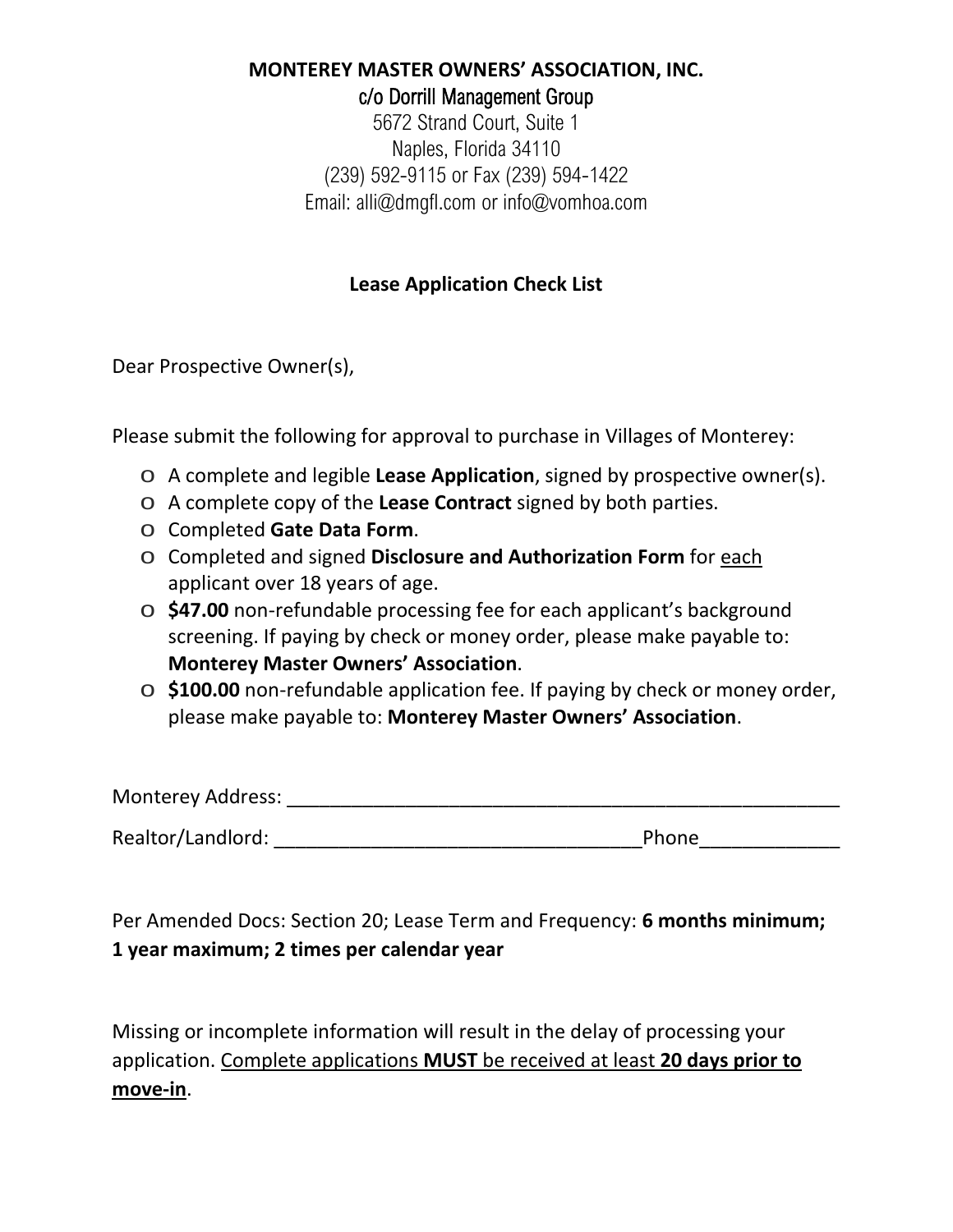# **MONTEREY MASTER OWNERS' ASSOCIATION, INC.**

c/o Dorrill Management Group

5672 Strand Court, Suite 1 Naples, Florida 34110 (239) 592-9115 or Fax (239) 594-1422 Email: alli@dmgfl.com or [info@vomhoa.com](mailto:info@vomhoa.com)

## **Application for Approval to Lease**

I/We hereby apply for approval to lease \_\_\_\_\_\_\_\_\_\_\_\_\_\_\_\_\_\_\_\_\_\_\_\_\_\_\_\_\_\_\_\_ Monterey, for the period beginning \_\_\_\_\_\_\_\_\_\_\_\_\_\_\_, 20 \_\_\_\_\_\_ and ending \_\_\_\_\_\_\_\_\_\_\_, 20 \_\_\_\_\_\_.

# **\*A copy of the signed sales contract must be attached.**

#### **PLEASE TYPE OR PRINT LEGIBILY THE FOLLOWING INFORMATION:**

| #1 APPLICANT INFORMATION     |              |                                                                                                        |  |  |
|------------------------------|--------------|--------------------------------------------------------------------------------------------------------|--|--|
|                              |              |                                                                                                        |  |  |
|                              |              |                                                                                                        |  |  |
|                              |              |                                                                                                        |  |  |
|                              |              |                                                                                                        |  |  |
|                              |              |                                                                                                        |  |  |
|                              |              |                                                                                                        |  |  |
| #2 APPLICANT INFORMATION:    |              |                                                                                                        |  |  |
|                              |              |                                                                                                        |  |  |
|                              |              |                                                                                                        |  |  |
|                              |              |                                                                                                        |  |  |
|                              |              |                                                                                                        |  |  |
|                              |              |                                                                                                        |  |  |
|                              |              |                                                                                                        |  |  |
| will be living in this unit. |              | OCCUPANTS: Please list the name, relationship, and date of birth of all occupants not listed above who |  |  |
| <b>Full Name</b>             | Relationship | D.O.B.                                                                                                 |  |  |
|                              |              |                                                                                                        |  |  |
|                              |              |                                                                                                        |  |  |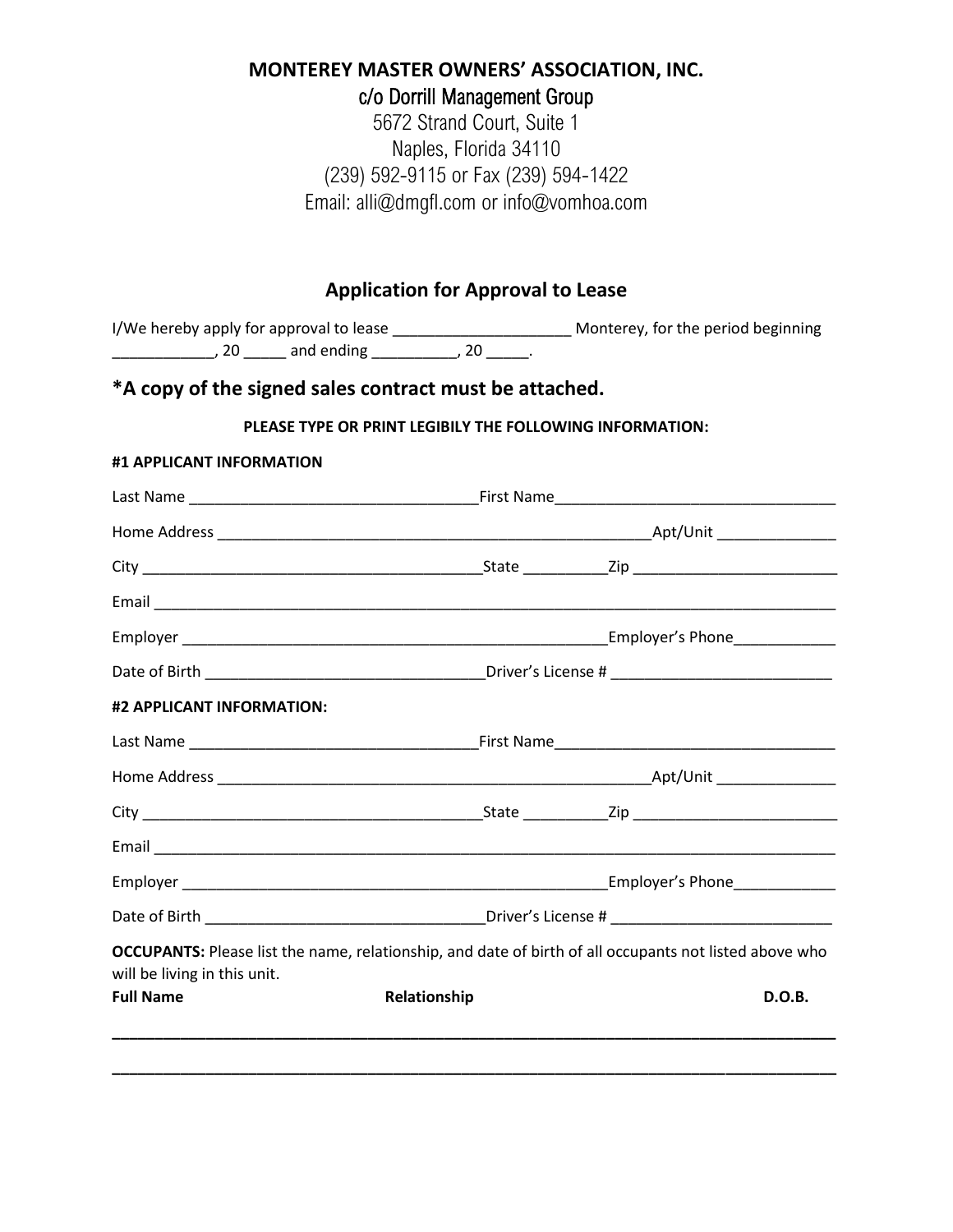# **MONTEREY MASTER OWNERS' ASSOCIATION, INC.** c/o Dorrill Management Group

5672 Strand Court, Suite 1 Naples, Florida 34110 (239) 592-9115 or Fax (239) 594-1422 Email: alli@dmgfl.com or [info@vomhoa.com](mailto:info@vomhoa.com)

| REFERENCES: Please list two personal references. |  |  |
|--------------------------------------------------|--|--|
|--------------------------------------------------|--|--|

|                 | <b>LAST ADDRESS OF OCCUPANCY:</b> |                                                                 |                                                                                                               |  |
|-----------------|-----------------------------------|-----------------------------------------------------------------|---------------------------------------------------------------------------------------------------------------|--|
|                 |                                   |                                                                 |                                                                                                               |  |
|                 |                                   |                                                                 |                                                                                                               |  |
|                 |                                   |                                                                 |                                                                                                               |  |
|                 |                                   |                                                                 |                                                                                                               |  |
| residence.      |                                   |                                                                 | <b>EMERGENCY CONTACT:</b> Please list a person to be notified in case of an emergency at the Monterey         |  |
|                 |                                   |                                                                 |                                                                                                               |  |
|                 |                                   |                                                                 |                                                                                                               |  |
|                 |                                   |                                                                 |                                                                                                               |  |
|                 |                                   |                                                                 |                                                                                                               |  |
| <b>VEHICLES</b> |                                   |                                                                 |                                                                                                               |  |
|                 |                                   |                                                                 | Year _____________ Make _____________ Model _______________ License Plate #_______________ State ____________ |  |
|                 |                                   |                                                                 | Year ____________ Make ___________ Model ___________ License Plate #____________ State ____________           |  |
| <b>DOGS</b>     |                                   |                                                                 |                                                                                                               |  |
|                 |                                   | # of Dogs _____________ Breed _____________ Weight ____________ |                                                                                                               |  |